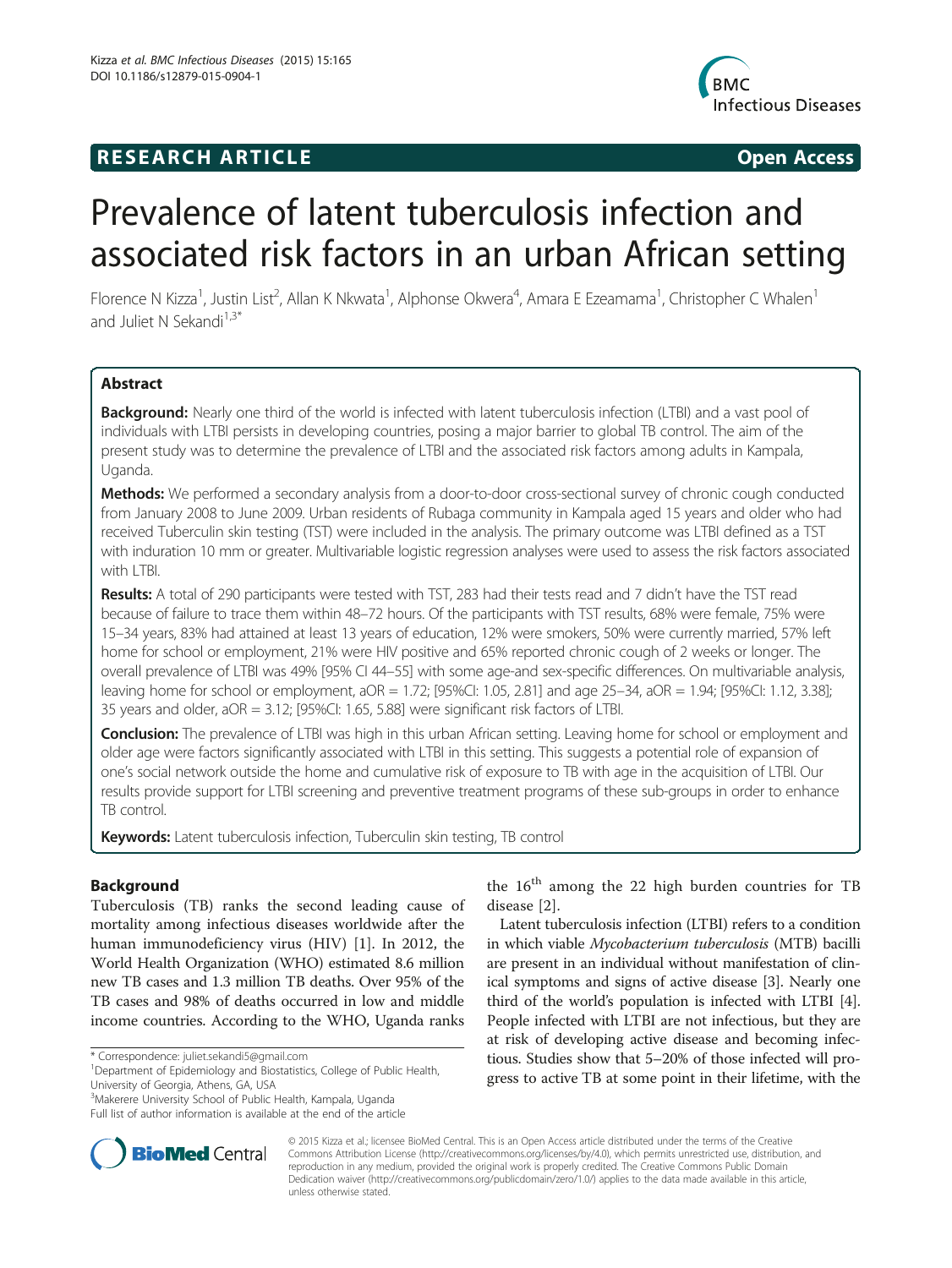majority developing TB disease within 2–5 years of the initial infection [[5\]](#page-6-0).

LTBI is highly prevalent in developing countries and poses a major barrier to global TB control [[6\]](#page-6-0). Identification of such people will increase case detection rates and may dictate new treatment policies to control tuberculosis [[7](#page-6-0)]. Various studies have investigated the prevalence of LTBI in healthcare workers, prisons and gold miners which are high risk populations [\[8-14\]](#page-6-0) but few community-based studies [\[15,16](#page-6-0)] have considered urban populations. To determine the prevalence of LTBI and the associated risk factors in an urban African setting we conducted a secondary analysis of a house-to-house cross-sectional survey. Information from this study will be of utility to the national TB control programs for increasing LTBI screening in the general population and enhancing TB control through targeted allocation of resources to highest risk population segments.

#### Methods

#### Study setting and population

This study was a secondary analysis of a house-to-house cross-sectional survey of chronic cough that was conducted in Rubaga, an urban setting in Uganda, from January 2008 to June 2009. Rubaga is located in Kampala, the capital district of Uganda and is one of the five administrative divisions with a population of about 400,000 people, 50% of whom are adults 15 years and older. It is subdivided into 13 parishes and 127 villages (zones) with an estimated total of 75,485 households [[17\]](#page-6-0). The division is served by two private hospitals, two public health centres and several private clinics which offer TB, HIV and general health services. Residents were eligible to participate in the survey if they were aged 15 years and older and were members of households visited during the survey period. Individuals were excluded from the analysis if they did not receive Tuberculin skin testing (TST) using the Mantoux method or were missing test results if tested.

#### Ethical approval

The primary study was approved by the Higher Degrees Research Ethics Committee (HDREC) at Makerere University School of Public Health and the Uganda National Council for Science and Technology. All eligible participants provided informed written informed consent or assent from parents for those who were 15–17 years. Participants who were less than 18 years but living on their own or heading households were eligible for enrolment as emancipated minors. A detailed description of the primary study methods of the survey are available elsewhere [[18](#page-6-0)].

#### Sampling of study population

In the underlying study, 5,102 participants were selected using a multi-stage sampling approach. A simple random sample was used to select five of the 13 parishes using a computer-based random number generator and sampling frame from the Uganda Bureau of Statistics. Weighted proportions-to-village population sizes were calculated to estimate the number of participants to be recruited from each village. This was done to account for the variability in crowding. We identified the first house from a defined central point such as road or drainage junctions in each village and enrolled a convenience sample of persons at home. During the period we also randomly sampled 100 controls, defined as individuals who did not report chronic cough using computergenerated random numbers.

#### Laboratory methods

Rapid HIV testing was performed using the serial algorithm based on the Uganda Ministry of Health recommendation. This sequential test includes first the Determine HIV-1/2 assay (Abbott Laboratories, Illinois, United States of America) for screening followed by the HIV-1/2 STAT-PAK Dipstick assay (Chembio Diagnostic System Inc, New York, USA) for confirmatory testing. An HIV-negative result with the Determine assay was reported as negative. An HIV-positive with the Determine assay was confirmed positive on the STAT-PAK assay. If the Determine and STAT-PAK assays were discordant, a third test was performed, Uni-Gold test (Trinity Biotech, Wicklow, Ireland) was performed; the results were reported as positive if the Uni-Gold test was positive and negative if both STAT-PAK assay and Uni-Gold results were negative. If results were indeterminate on the tiebreaker or there was discordance in the interpretation of results by the home visitors, a confirmatory PCR test would be done at a local reference laboratory.

Tuberculin skin testing (TST) was performed on chronic coughers and non-chronic cougher controls by placing 0.1 ml of 5 tuberculin units of purified protein derivative (Tubersol; Connaught Laboratories, Limited, Toronto, Canada) on the left forearm using the Mantoux method. Between 48 and 72 hours, the diameter of palpable skin induration was recorded (in millimeters) independently by two home visitors using digital calipers. A tuberculin skin test was be considered positive if it was 5 mm or greater for the HIV-infected and 10 mm or greater for the HIV sero-negative participants.

#### Statistical analysis

We performed secondary data analysis to determine the prevalence of LTBI and the risk factors associated with LTBI in Rubaga district of Kampala among the 283 participants enrolled as part of the house-to-house cross-sectional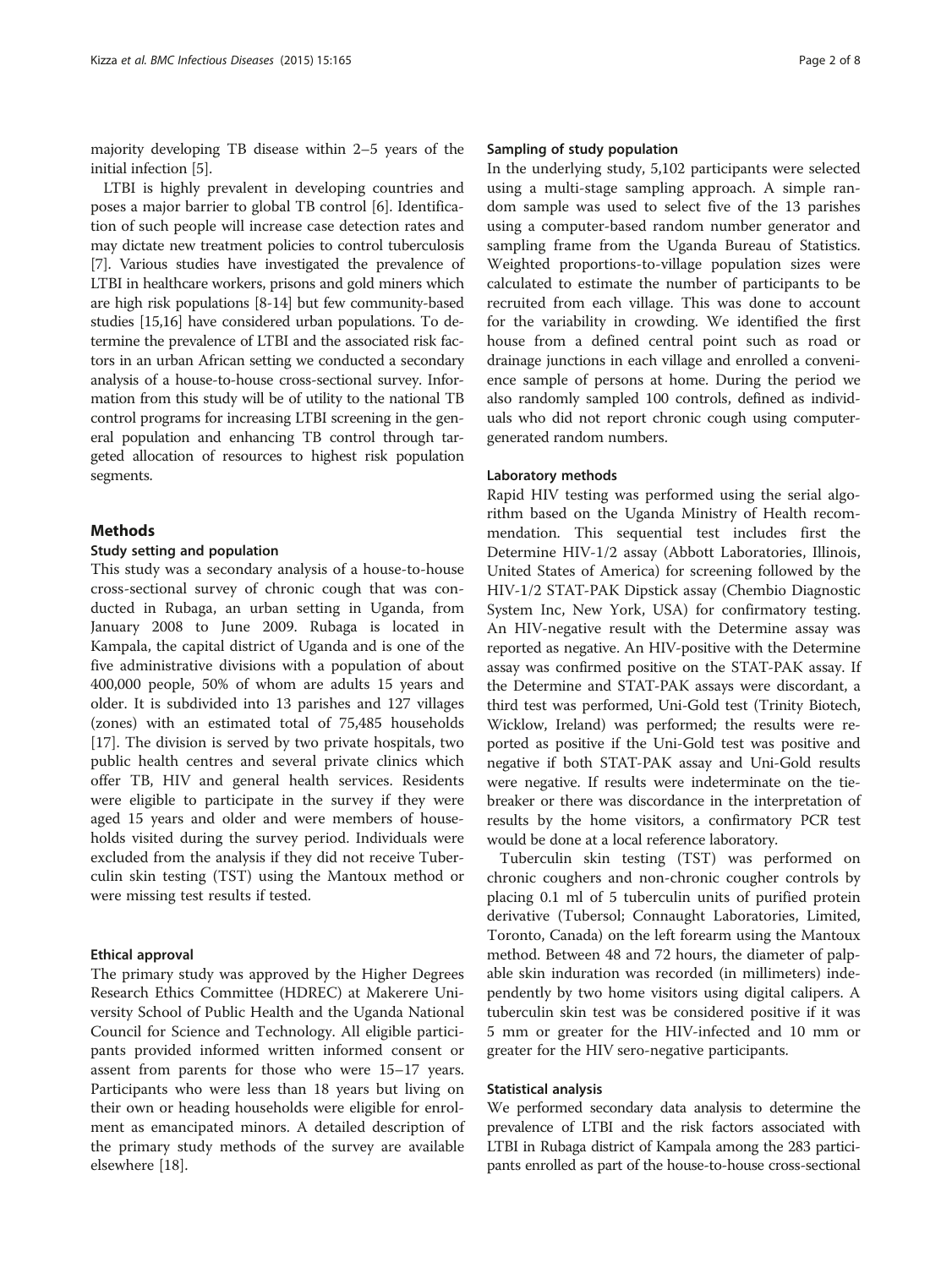survey. The primary outcome for this study was presence of latent TB infection (LTBI), defined as a tuberculin skin test (TST) induration ≥10 mm [[19](#page-6-0)]. The potential risk factors considered were; age [15–24, 25–34 and ≥35 years], leaving home for school or employment, sex, marital status, smoking status, HIV status and chronic cough defined as self-reported cough  $\geq 2$  weeks at the time of the survey.

The overall prevalence of LTBI was estimated by dividing the number of participants with  $TST \ge 10$  mm by the total number of study participants who had undergone the TST test. Frequencies and percentages were used to summarize descriptive characteristics for the study population. For categorical variables, the chi-square test was used to test the difference in proportions of LTBI. Using bivariate analysis crude odds ratios and corresponding 95% confidence intervals (95% CI) were determined. A *p*-value <0.2 for the unadjusted association between a risk factor and LTBI was considered suggestive of potential significance. We included all variables with  $p$ -value <0.2 and other potential confounders based on previous studies [[12,15\]](#page-6-0) in multivariable models. Multiple logistic regression analysis was performed to assess simultaneously the association between multiple risk factors and LTBI. From this model, adjusted ORs and 95% CI were calculated. We looked at covariates using a stepwise regression model, and noted variables that held a significant association with LTBI at <0.05. All the analyses were done using SAS version 9.1.3.

#### Results

#### Baseline study population

Overall, there were 290 participants that were tested with TST. Of those 283 had their tests read and 7 participants did not have the TST read because they were untraced within 48–72 hours window of TST reading of whom 4 were male and 3 were female. Of 283 individuals who were tested with TST, 68% were female, 75% were 15–34 years, 83% had attained at least 13 years of education, 12% were smokers, 50% were currently married, 57% left home for school or employment and 21% were HIV positive and 65% reported chronic cough  $\ge$ 2 weeks while the 35% were no chronic cough controls (Table 1).

#### Prevalence of LTBI

In this study the overall prevalence of LTBI was 49% [95% CI, 44–55]. Overall, LTBI prevalence also increased with age, from 36% in the 15–24 age group to 65% in the 35 and older age group. Stratifying by sex, the prevalence of LTBI was higher in males as compared to females in the 15–24 and 25–34 year age groups (43% vs 33% & 69% vs 46%). However, there was no sex-specific difference in LTBI among the 35 and older age group (Figure [1](#page-3-0)). The prevalence of LTBI was also higher in those who were employed or students (56%) compared

## Table 1 Characteristics of the study population with a TST reading  $(N = 283)$

| Characteristic                      | Frequency (%) |  |
|-------------------------------------|---------------|--|
| Sex                                 |               |  |
| Male                                | 91(32.2)      |  |
| Female                              | 192(67.8)     |  |
| Age group(years)                    |               |  |
| $15 - 24$                           | 111(39.2)     |  |
| 25-34                               | 103 (36.4)    |  |
| $35+$                               | 69(24.4)      |  |
| Education (Years)                   |               |  |
| No education                        | 28(9.9)       |  |
| $1 - 7$                             | 137(48.4)     |  |
| $8 - 13$                            | 100(35.3)     |  |
| >13                                 | 18(6.4)       |  |
| Marital status                      |               |  |
| Never married                       | 73(25.8)      |  |
| Currently married                   | 141(49.8)     |  |
| Previously married                  | 69(24.4)      |  |
| Religion                            |               |  |
| Catholic                            | 101(35.7)     |  |
| Protestant                          | 87(30.7)      |  |
| Muslim                              | 64(22.6)      |  |
| Other*                              | 31(11.0)      |  |
| Smoking Status                      |               |  |
| Never smoker                        | 228(80.6)     |  |
| Previous smoker                     | 21(7.4)       |  |
| Current smoker                      | 34(12.0)      |  |
| HIV status                          |               |  |
| Negative                            | 221(78.9)     |  |
| Positive                            | 59(21.1)      |  |
| Missing                             | 3             |  |
| Leave home for school or employment |               |  |
| Yes                                 | 162(57.2)     |  |
| No                                  | 121(42.8)     |  |
| Chronic Cough $(>= 2$ weeks)        |               |  |
| Yes                                 | 183(64.7)     |  |
| No                                  | 100(35.3)     |  |

Other\* = Pentecostal, Seventh Day Adventists, Religion not specified.

to those who were not (40%) and for those who had chronic cough (54%) compared to those who did not (42%). Similarly, the prevalence was higher in current (65%) or previous smokers (52%) compared to never smokers (47%) and currently (54%) or previously married (53%) compared to never married (36%) (not inTable [2\)](#page-4-0). As reported in the primary study, there were 39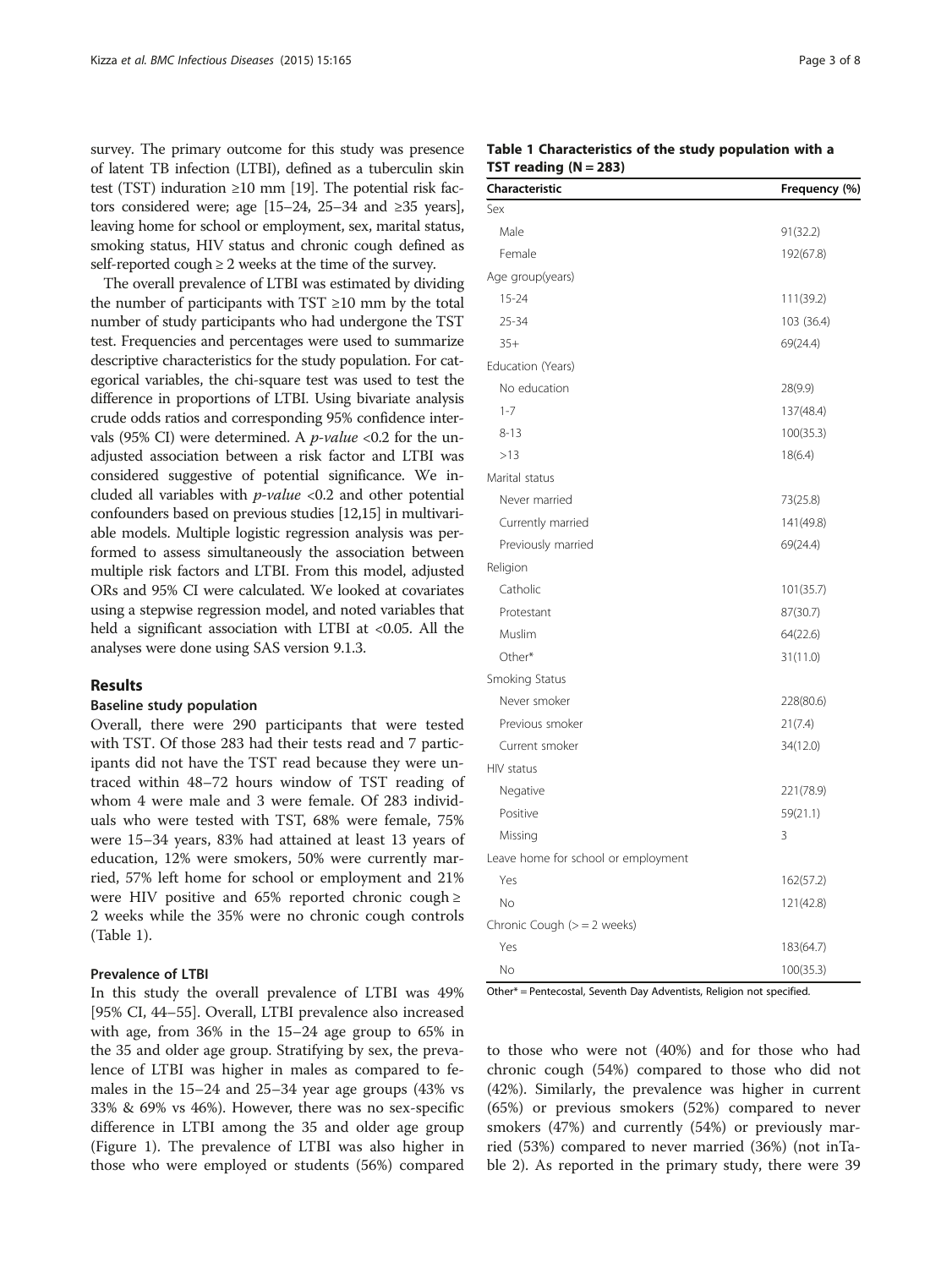<span id="page-3-0"></span>

active TB cases of whom 28 (20%) were TST positive  $(>= 10$  mm induration). Also, 13 eligible participants had previous history of TB, 12 had TST readings, of whom 5 (42%) were TST positive. There were 14 people in current TB treatment but none of them received TST because it was irrelevant (not included in Table [2\)](#page-4-0).

#### Factors associated with LTBI

The bivariate analysis showed that the risk of LTBI was higher among those aged 25–34 years (OR = 2.03, 95% CI: 1.78, 3.52) and ≥35 years (OR = 3.33, 95% CI: 1.77, 6.24) compared to those aged 15–24 years. Similarly, the risk was higher in individuals currently married (OR = 2.13, 95% CI: 1.17, 3.89) and previously married (OR = 1.99, 95% CI: 1.02, 3.87) as compared to those who were never married. Additionally, the risk of LTBI was higher among those who left home for school or employment  $(OR = 1.88, CI: 1.17, 3.04)$  compared those who were not and higher in males (OR = 1.80, 95% CI: 1.08, 2.98) as compared to females (Table [2](#page-4-0)).

In a series of multivariable analyses, we initially considered HIV status, smoking, marital status, chronic cough and sex as potential confounders based on previous studies and biologic plausibility but none of them were included in the final model because they were not found to be confounders in our analysis. We looked at covariates using a stepwise regression model, and noted variables that had a significant association with LTBI at a p-value less than 0.05. Therefore, we selected the final model with two covariates; Age and individuals employed or students (indicating leaving home daily for work or school) based on a measure of model goodness of fit, the Akaike Information Criterion (AIC). Leaving home for school or employment was associated with LTBI (OR = 1.72, 95% CI: 1.05, 2.81) and age 25–34 years old (OR = 1.94, 95% CI: 1.12, 3.38) and ≥35 years (OR = 3.12, 95% CI: 1.65, 5.88) (Table [2\)](#page-4-0).

## **Discussion**

In this study of adult participants from an African urban setting, nearly half of the population was infected with mycobacterium tuberculosis. Leaving home for school or employment and age were significantly associated with LTBI. The prevalence of LTBI found in this study was consistent with other studies done in Peru in urban and peri-urban populations that found the prevalence of LTBI to be 50-52% [\[16,20\]](#page-6-0). In contrast, the prevalence of LTBI was higher than from community based studies conducted in other African settings that found the prevalence of LTBI to be ranging from 31% in Ethiopia to 40% in Zambia [[15,21](#page-6-0)]. Additionally, the prevalence was lower than that reported from an adult populationbased study in South Africa [\[22](#page-6-0)].

The study showed that leaving home for school or employment was associated with latent TB infection, suggesting the possibility of exposure outside of home. It is plausible that as people frequently move outside of their homes, there is an expansion of the social network with which they mix hence the possibility of greater exposure to TB compared to individuals who have limited exposure within their home and immediate neighborhood. There is mounting evidence to support the role of social networks in the transmission of tuberculosis [\[23-26](#page-6-0)] and other infectious diseases such as HIV and other sexually transmitted infections [[27\]](#page-6-0). Our study findings allude to a possibility of mixing with social networks outside the home at places of employment or school. Evidence from different studies shows conflicting results on where LTBI appears to be transmitted most. For instance, studies done in Uganda, Thailand, India and China have reported more transmission at home due to household contact exposure [\[28](#page-6-0)-[34\]](#page-6-0). However, other studies have shown that more transmission happens outside home especially in work places like healthcare settings due to nosocomial transmission [[9,10,13\]](#page-6-0). Others demonstrate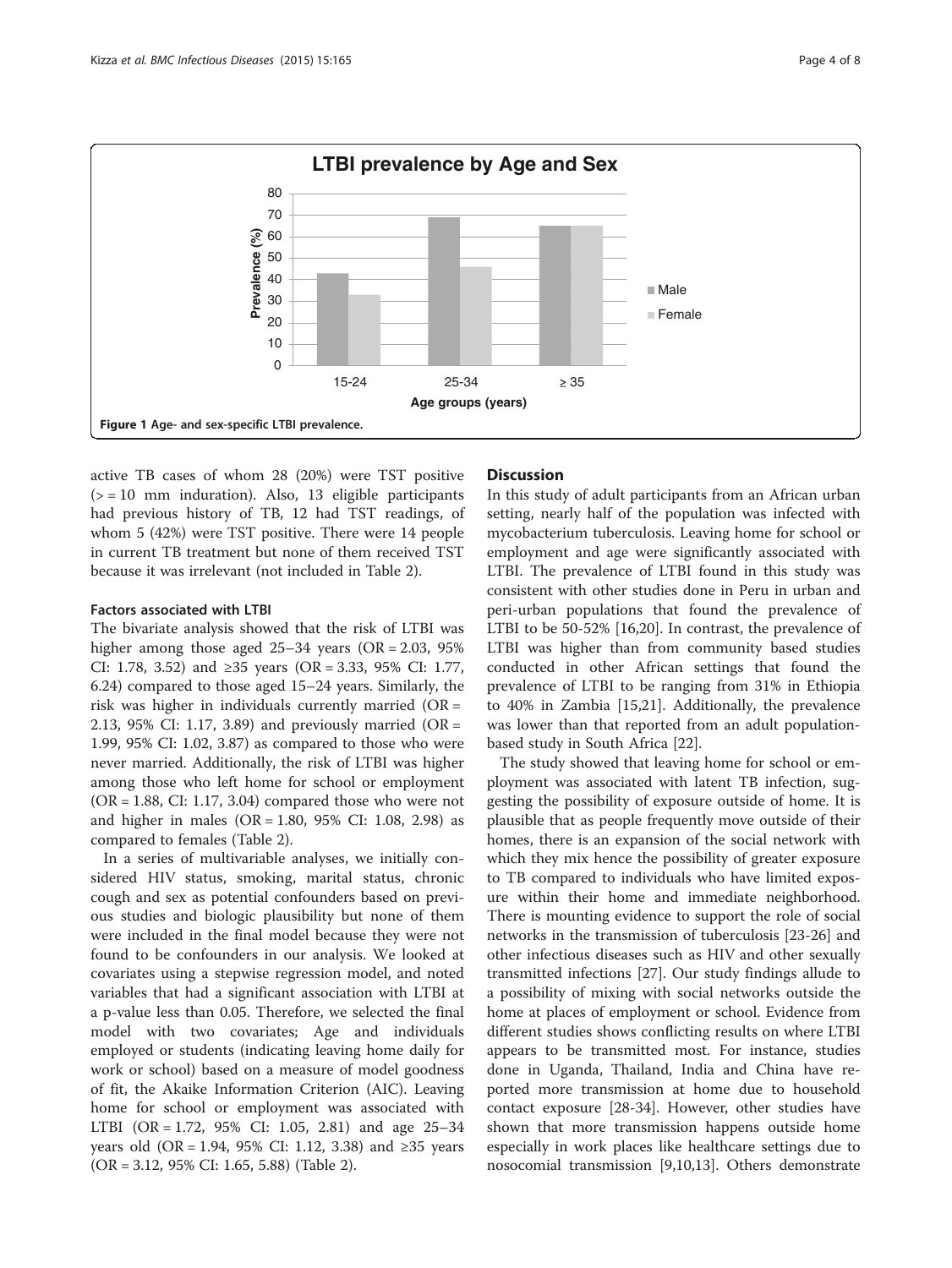# <span id="page-4-0"></span>Table 2 Logistic regression analysis of risk factors associated with LTBI

| <b>Risk factor</b>                  | $TST \geq 10$ mm | $TST < 10$ mm     |                           |                               |
|-------------------------------------|------------------|-------------------|---------------------------|-------------------------------|
|                                     | N (%)<br>140(49) | N (%)<br>143(51%) | Unadjusted<br>OR (95% CI) | <b>Adjusted OR</b><br>(95%CI) |
|                                     |                  |                   |                           |                               |
| Male                                | 54(39)           | 37(26)            | 1.80(1.08,2.98)           |                               |
| Female                              | 86(61)           | 106(74)           | 1.00                      |                               |
| Age group (years)                   |                  |                   |                           |                               |
| $15 - 24$                           | 40(29)           | 71(50)            | 1.00                      | 1.00                          |
| $25 - 34$                           | 55(39)           | 48(33)            | 2.03(1.78,3.52)           | 1.94(1.12,3.38)               |
| $35+$                               | 45(32)           | 24(17)            | 3.33(1.77,6.24)           | 3.12(1.65,5.88)               |
| <b>Education (years)</b>            |                  |                   |                           |                               |
| No education                        | 13(9)            | 15(10)            | 1.00                      |                               |
| $1 - 7$                             | 73(52)           | 64(45)            | 1.32(0.58,2.97)           |                               |
| $8 - 13$                            | 44(31)           | 56(39)            | 0.91(0.39, 2.10)          |                               |
| >13                                 | 10(7)            | 8(6)              | 1.44(0.44,4.74)           |                               |
| <b>Marital Status</b>               |                  |                   |                           |                               |
| Never married                       | 26(19)           | 47(32.9)          | 1.00                      |                               |
| Currently married                   | 76(54)           | 65(45.4)          | 2.11(1.18,3.78)           |                               |
| Previously married                  | 38(27)           | 31(29.7)          | 2.22(1.13,4.35)           |                               |
| Religion                            |                  |                   |                           |                               |
| Catholic                            | 44(31)           | 57(40)            | 0.82(0.38, 1.85)          |                               |
| Protestant                          | 47(34)           | 40(28)            | 1.25(0.55,2.85)           |                               |
| Muslim                              | 34(24)           | 30(21)            | 1.21(0.51,2.85)           |                               |
| Other*                              | 15(11)           | 16(11)            | 1.00                      |                               |
| <b>Smoking status</b>               |                  |                   |                           |                               |
| Never smoker                        | 107(76)          | 121(85)           | 1.00                      |                               |
| Previous smoker                     | 11(8)            | 10(7)             | 1.24(0.51,3.04)           |                               |
| Current smoker                      | 22(16)           | 12(8)             | 2.07(0.98,4.39)           |                               |
| <b>HIV status</b>                   |                  |                   |                           |                               |
| Negative                            | 110(80)          | 111(78)           |                           |                               |
| Positive                            | 28(20)           | 31(22)            | 0.91(0.52, 1.62)          |                               |
| Missing                             | 3                | $\mathbf{1}$      |                           |                               |
| History of TB disease               |                  |                   |                           |                               |
| Yes                                 | 7(4)             | 5(4)              | 0.72(0.22, 2.32)          |                               |
| No                                  | 136(96)          | 135(96)           | 1.00                      |                               |
| Leave home for school or employment |                  |                   |                           |                               |
| Yes                                 | 91(65)           | 71(50)            | 1.88(1.17,3.04)           | 1.72(1.05,2.81)               |
| No                                  | 49(35)           | 72(50)            | 1.00                      | 1.00                          |
| Chronic cough $(>= 2$ weeks)        |                  |                   |                           |                               |
| Yes                                 | 98(70)           | 85(59)            | 1.59(0.97,2.60)           |                               |
| $\rm No$                            | 42(30)           | 58(41)            | 1.00                      |                               |

TST: Tuberculin Skin Test OR = Odds Ratio CI = Confidence Interval.

Bold numbers are statistically significant findings.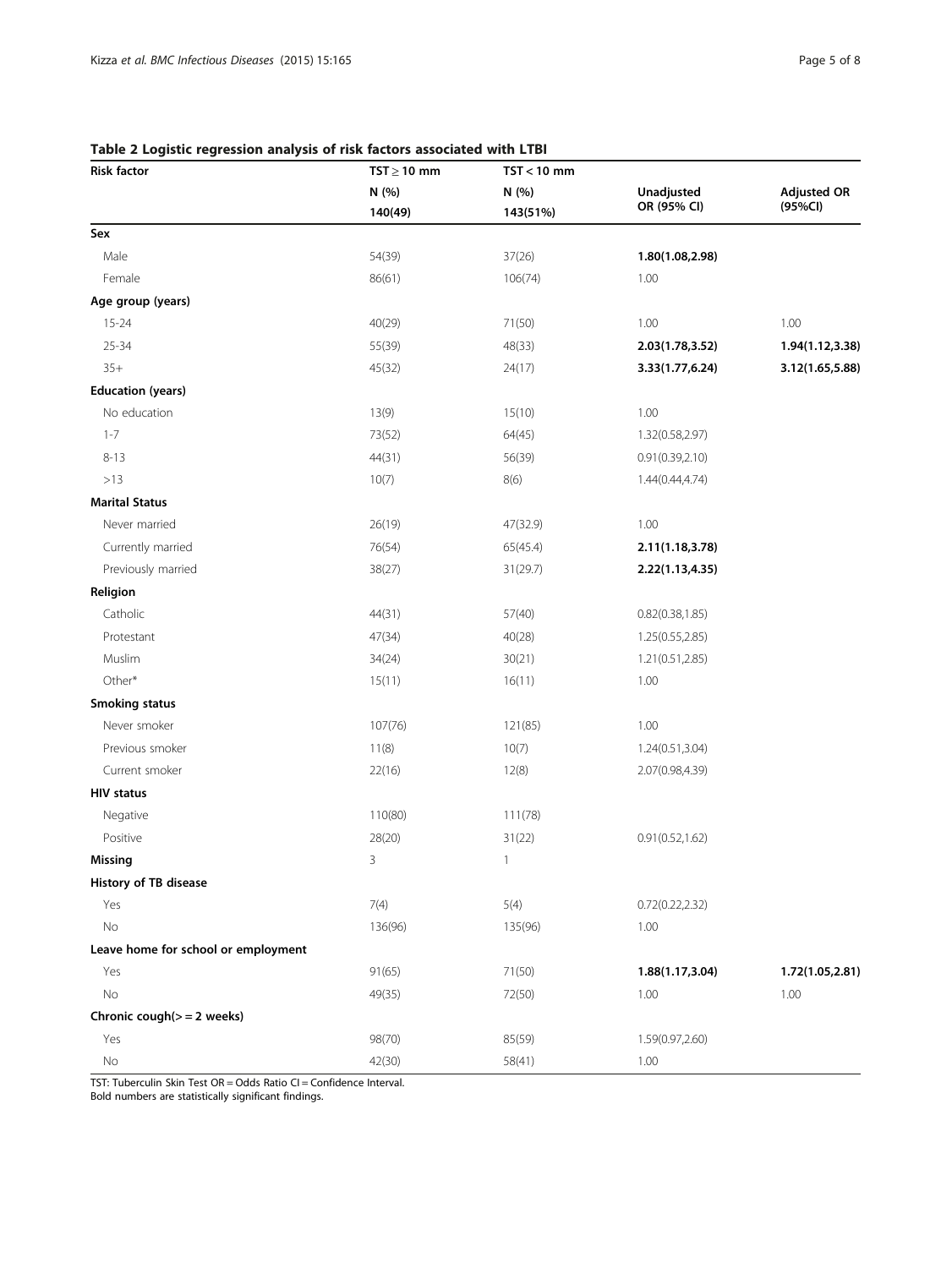higher transmission among students in the healthcare settings, prisoners and gold miners [\[11,14,35](#page-6-0)] which are higher risk populations. To the best of our knowledge, our study is among the first to show that the risk of LTBI is higher among those who are employed and students in the general population.

The results of the multivariable analysis showed a dose–response relationship between age and LTBI, with a 2- to 3-fold increase in risk for LTBI from younger to older age. This may denote a cumulative lifetime risk of infection. This finding is consistent with studies done in Kampala, Uganda, South Africa and Peru that found that the prevalence of LTBI among community members increased with age [[20](#page-6-0),[22](#page-6-0),[28](#page-6-0)] . The higher risk of LTBI in the older age group may be due to waning effect of BCG vaccination with increasing age and may also reflect the increase in cumulative exposure to TB with age.

In most high burden settings, less emphasis is placed on screening and treatment of LTBI in general populations and preventive therapy remains underutilized in the HIV-infected population as a method of TB control [[36,37\]](#page-7-0). The main challenge associated with implementation of LTBI screening and treatment relate to ensuring proper exclusion of active TB disease and balanced against the limited resources available for treating active TB cases [[38](#page-7-0),[39](#page-7-0)]. The high prevalence of LTBI in our study highlights the need to strengthen TB control efforts that focus on preventive therapy to curtail reactivation to active TB disease among populations. In light of prevailing resource constraints health programs, it is plausible to target LTBI screening and treatment to populations with the highest risk of reactivation or progression to TB disease such the HIV-infected, children under-five years and recently exposed individuals. Our study suggests that people who are employed or those who are students had significantly greater odds of LTBI as shown by a positive tuberculin skin test, than those who stayed at home, moreover the overall proportion of HIV infection was as high as 20%. Previous studies have shown that employment categories at highest risk include healthcare workers and gold miners [\[8,9,14](#page-6-0)[,40](#page-7-0)]; participants in our study worked in diverse setting including mainly trade and outdoor markets but none were in the known high-risk categories. Our findings and those from previous studies suggest a potential need for periodic LTBI screening coupled with preventive treatment programs at workplaces but the cost-effectiveness of such an intervention should be evaluated.

#### Strengths and limitations

The strength of this study is that it provides a relative precise snap shot of the prevalence of LTBI in an urban African setting as it was a population-based study conducted in an urban community. Another unique feature of this study is that it demonstrates the risk of LTBI being higher in those who leave home for school or employment from the general population. On the other hand, this was a secondary analysis of cross-sectional study that was initially designed to answer a different primary research question hence subject to some limitations. By design, this analysis we could only answer questions based on the available data. For example, information on history of recent close contact with TB was not collected even though it's well known predictor of LTBI. Also, the participants' identifications were not specifically linked to the households from which they were sampled making it impossible to account for the potential household clustering effect on the prevalence of LTBI. We expect that if the clustering effect was indeed present, it could have led to a slight overestimation of the measures of association between covariates and the primary outcome (LTBI). Additionally, information on chronic cough was self-reported therefore subject to recall bias; this may have resulted in misclassification and exclusion of some participants who could have been eligible for TST therefore resulting in the underestimation of the prevalence LTBI. Furthermore, the limited sensitivity of tuberculin skin test may have underestimation of the true prevalence of LTBI however; we believe that this is a valuable addition to the few existing population-based estimates of prevalence of LTBI in this urban setting.

#### Conclusion

The prevalence of LTBI was high in this urban African setting. Leaving home for school or employment and older age were associated with LTBI suggesting a potential underlying risk related to expansion of a person's social network outside the home where exposure to TB infection is likely to occur and cumulative risk with age. Our results provide support for LTBI screening and preventive treatment programs of these sub-groups in order to enhance TB control.

#### Abbreviations

LTBI: Latent tuberculosis infection; MTB: Mycobacterium tuberculosis; HIV: Human immunodeficiency virus; WHO: World Health Organization; DOTS: Directly observed therapy short-course..

#### Competing interests

The authors declare that they have no competing interests.

#### Authors' contributions

FNK: analyzed data and led writing of the manuscript JNS: Designed the study, coordinated recruitment of participants, collected data, analyzed data and participated in writing of the manuscript. CCW: Designed the study, participated in data analysis and reviewed all drafts of the manuscript. JL: Coordinated recruitment of participants, collected data, analyzed data and reviewed drafts of the manuscript. AE: data analysis and reviewed all drafts manuscript. AO: Participated in design, data collection, analysis, reviewed draft of the manuscript. AKN: data analysis and reviewed all drafts manuscript. All authors read and approved the final manuscript.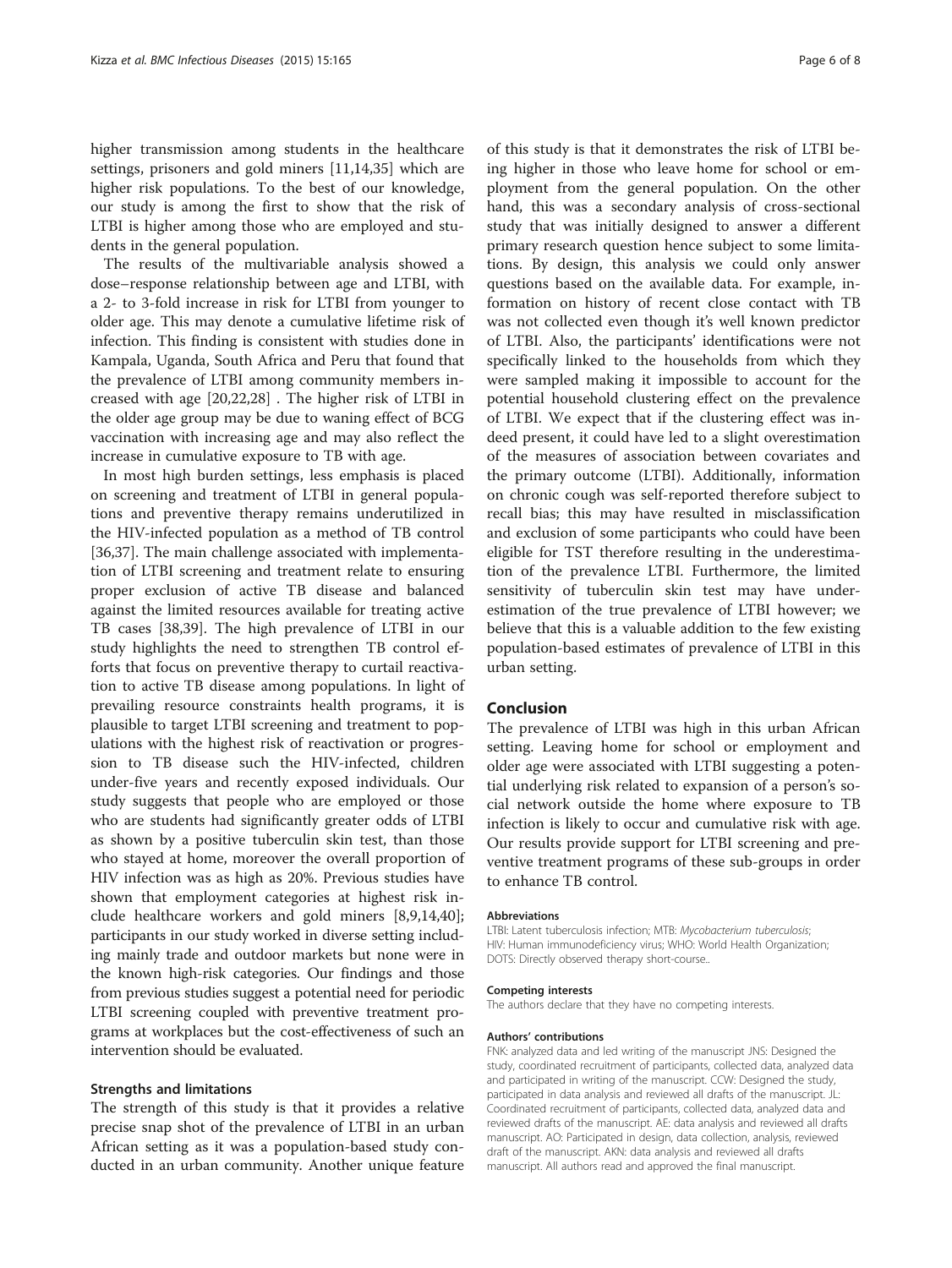#### <span id="page-6-0"></span>Acknowledgements

The authors would like to acknowledge the funding support of the Doris Duke Charitable Foundation. We are grateful for the support of the Epidemiology in Action (EIA) research group in the Department of Epidemiology and Biostatistics: Leo Martinez, Robert Kakaire, Jane Mutanga, James Oloya and Xiaoping Yin. We thank the staff of Uganda-Case Western Reserve University Research Collaboration, particularly Yusuf Mulumba, LaShonda Malone and Micheal Angel Mugerwa, for their skilful data management of the project, and Dr. Sarah Zalwango for her technical support to the Doris Duke community case finding study. We acknowledge the study home health visitors and interviewers; Josylene Nabisere, Joyce Nalubowa, Joan Nassuna, Esther Nakayenga and Godfrey Kijjambu who worked very hard to enrol community participants. We would like to thank the Rubaga community local leaders for their administrative support and the residents who volunteered their time to participate in the study.

#### Author details

<sup>1</sup>Department of Epidemiology and Biostatistics, College of Public Health, University of Georgia, Athens, GA, USA. <sup>2</sup>Department of Internal Medicine University of Michigan, Ann Arbor, MI, USA. <sup>3</sup>Makerere University School of Public Health, Kampala, Uganda. <sup>4</sup>National TB Treatment Center, School of Medicine, Makerere University, Mulago, Uganda.

# Received: 6 October 2014 Accepted: 13 March 2015

#### References

- Hussain H, Akhtar S, Nanan D. Prevalence of and risk factors associated with Mycobacterium tuberculosis infection in prisoners, North West Frontier Province, Pakistan. Int J Epidemiol. 2003;32(5):794–9.
- 2. Nkurunungi G, Lutangira JE, Lule SA, Akurut H, Kizindo R, Fitchett JR, et al. Determining Mycobacterium tuberculosis infection among BCG-immunised Ugandan children by T-SPOT.TB and tuberculin skin testing. PLoS One. 2012;7(10):e47340.
- 3. Mack U, Migliori GB, Sester M, Rieder HL, Ehlers S, Goletti D, et al. LTBI: latent tuberculosis infection or lasting immune responses to M. tuberculosis? A TBNET consensus statement. Eur Respir J. 2009;33(5):956–73.
- Dye C, Scheele S, Dolin P, Pathania V, Raviglione MC. Consensus statement. Global burden of tuberculosis: estimated incidence, prevalence, and mortality by country. WHO Global Surveillance and Monitoring Project. JAMA. 1999;282(7):677–86.
- 5. WHO. Global Tuberculosis Control, World Health Organization Report 2012. Geneva; 2013.WHO/HTM/TB/2012.6.
- Pai M, Joshi R, Dogra S, Mendiratta DK, Narang P, Dheda K, et al. Persistently elevated T cell interferon-gamma responses after treatment for latent tuberculosis infection among health care workers in India: a preliminary report. J Occup Med Toxicol. 2006;1:7.
- 7. Shakak AO, Khalil EAG, Musa AM, Salih KAEM, Bashir AEA, Ahmed AH, et al. Prevalence of latent tuberculosis infection in Sudan: a case–control study comparing interferon-γ release assay and tuberculin skin test. BMC Public Health. 2013;13:1128.
- 8. Whitaker JA, Mirtskhulava V, Kipiani M, Harris DA, Tabagari N, Kempker RR, et al. Prevalence and incidence of latent tuberculosis infection in Georgian healthcare workers. PLoS ONE. 2013;8(3):8.
- 9. Kayanja HK, Debanne S, King C, Whalen CC. Tuberculosis infection among health care workers in Kampala, Uganda. Int J Tuberc Lung Dis. 2005;9 (6):686–8.
- 10. Joshi R, Reingold AL, Menzies D, Pai M. Tuberculosis among health-care workers in Low- and middle-income countries: a systematic review. PLoS Med. 2006;3(12)):2376–91.
- 11. Margolis B, Al-Darraji HAA, Wickersham JA, Kamarulzaman A, Altice FL. Prevalence of tuberculosis symptoms and latent tuberculous infection among prisoners in northeastern Malaysia. Int J Tuberc Lung Dis. 2013;17(12):1538–44.
- 12. Rafiza S, Rampal KG, Tahir A. Prevalence and risk factors of latent tuberculosis infection among health care workers in Malaysia. BMC Infect Dis. 2011:11:19
- 13. Zhang X, Jia H, Liu F, Pan L, Xing A, Gu S, et al. Prevalence and risk factors for latent tuberculosis infection among health care workers in China: a cross-sectional study. PLoS ONE. 2013;8(6):e66412-e.
- 14. Hanifa Y, Grant AD, Lewis J, Corbett EL, Fielding K, Churchyard G. Prevalence of latent tuberculosis infection among gold miners in South Africa. Int J Tuberc Lung Dis. 2009;13(1):39–46.
- 15. Legesse M, Ameni G, Mamo G, Medhin G, Bjune G, Abebe F. Community-based cross-sectional survey of latent tuberculosis infection in Afar pastoralists, Ethiopia, using QuantiFERON-TB Gold In-Tube and tuberculin skin test. BMC Infect Dis. 2011;11:89.
- 16. Martinez L, Arman A, Haveman N, Lundgren A, Cabrera L, Evans CA, et al. Changes in tuberculin skin test positivity over 20 years in periurban shantytowns in Lima, Peru. Am J Trop Med Hyg. 2013;89(3):507–15.
- 17. Statistics. UBo. Uganda National Household Survey, 2009/10. Kampala, Uganda: UBOS; 2010. 2010.
- 18. Sekandi JN, List J, Luzze H, Yin XP, Dobbin K, Corso PS, et al. Yield of undetected tuberculosis and human immunodeficiency virus coinfection from active case finding in urban Uganda. Int J Tuberc Lung Dis. 2014;18(1):13–9.
- 19. Centers for Disease Control and Prevention. Targeted Tuberculin Testing and Treatment of Latent Tuberculosis Infection. MMWR. 2000;49(No.RR-6):1–71.
- 20. Pelly TF, Santillan CF, Gilman RH, Cabrera LZ, Garcia E, Vidal C, et al. Tuberculosis skin testing, anergy and protein malnutrition in Peru. Int J Tuberc Lung Dis. 2005;9(9):977–84.
- 21. Shanaube K, Hargreaves J, Fielding K, Schaap A, Lawrence K-A, Hensen B, et al. Risk factors associated with positive QuantiFERON-TB Gold In-Tube and tuberculin skin tests results in Zambia and South Africa. Plos One. 2011;6(4):e18206-e.
- 22. Wood R, Liang H, Wu H, Middelkoop K, Oni T, Rangaka MX, et al. Changing prevalence of tuberculosis infection with increasing age in high-burden townships in South Africa. Int J Tuberc Lung Dis. 2010;14(4):406–12.
- 23. Cook VJ, Sun SJ, Tapia J, Muth SQ, Arguello DF, Lewis BL, et al. Transmission network analysis in tuberculosis contact investigations. J Infect Dis. 2007;196(10):1517–27.
- 24. Fitzpatrick LK, Hardacker JA, Heirendt W, Agerton T, Streicher A, Melnyk H, et al. A preventable outbreak of tuberculosis investigated through an intricate social network. Clin Infect Dis. 2001;33(11):1801–6.
- 25. Andre M, Ijaz K, Tillinghast JD, Krebs VE, Diem LA, Metchock B, et al. Transmission network analysis to complement routine tuberculosis contact investigations. Am J Public Health. 2007;97(3):470–7.
- 26. Klovdahl AS, Graviss EA, Yaganehdoost A, Ross MW, Wanger A, Adams GJ, et al. Networks and tuberculosis: an undetected community outbreak involving public places. Soc Sci Med. 2001;52(5):681–94.
- 27. Klovdahl AS, Potterat JJ, Woodhouse DE, Muth JB, Muth SQ, Darrow WW. Social networks and infectious disease: the Colorado Springs Study. Soc Sci Med. 1994;38(1):79–88.
- 28. Whalen CC, Zalwango S, Chiunda A, Malone L, Eisenach K, Joloba M, et al. Secondary attack rate of tuberculosis in urban households in Kampala, Uganda. PLoS One. 2011;6(2):e16137.
- 29. Tornee S, Kaewkungwal J, Fungladda W, Silachamroon U, Akarasewi P, Sunakorn P. Risk factors for tuberculosis infection among household contacts in Bangkok, Thailand. Southeast Asian J Trop Med Public Health. 2004;35:375–83.
- 30. Narain R, Nair S, Rao G, Chandrasekhar P. Distribution of tuberculous infection and disease among households in a rural community. Bull World Health Organ. 1966;34:639–54.
- 31. Rieder HL. Contacts of tuberculosis patients in high-incidence countries. Int J Tuberc Lung Dis. 2003;7(12):S333–6.
- 32. Morrison J, Pai M, Philip J, Hopewell C. Tuberculosis and latent tuberculosis infection in close contacts of people with pulmonary tuberculosis in low-income and middle-income countries: a systematic review and meta-analysis. Lancet Infect Dis. 2008;8:259–68.
- 33. Madico G, Gilman RH, Cabrera L, Kacena K, Díaz JF, Gilman RH, et al. Community infection ratio as an indicator for tuberculosis control. Lancet. 1995;345(8947):416–9.
- 34. Nguyen T, Odermatt P, Slesak G, Barennes H. Risk of latent tuberculosis infection in children living in households with tuberculosis patients: a cross sectional survey in remote northern Lao People's Democratic Republic. BMC Infect Dis. 2009;9(1):96.
- 35. Durando P, Sotgiu G, Spigno F, Piccinini M, Mazzarello G, Viscoli C, et al. Latent tuberculosis infection and associated risk factors among undergraduate healthcare students in Italy: a cross-sectional study. BMC Infect Dis. 2013;13:443. doi: 10.1186/1471-2334-13-443.